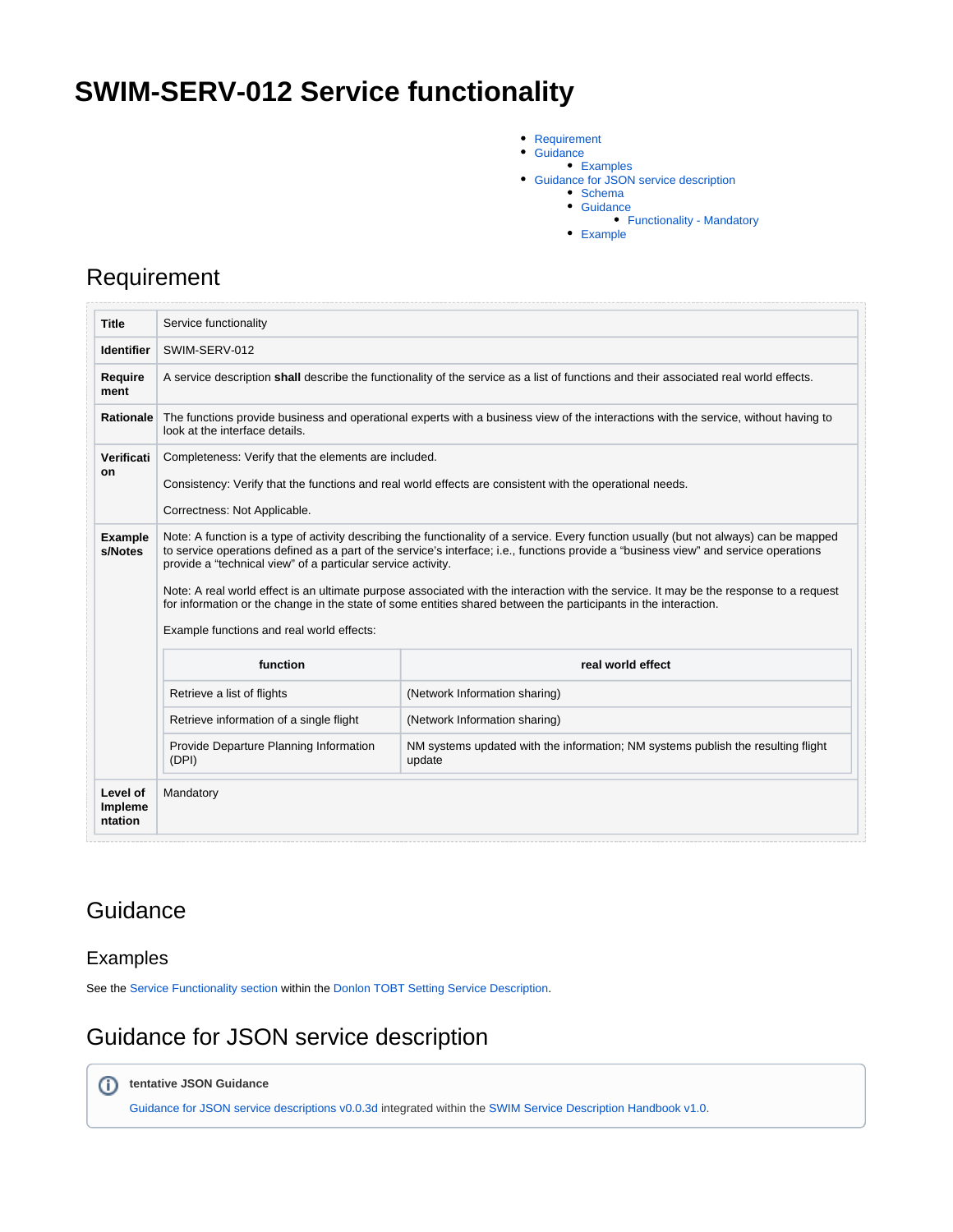

#### Schema

The guidance concerns JSON Schema v0.0.3 (see [Schema releases](https://ext.eurocontrol.int/swim_confluence/display/SCOI/Schema+releases)).

```
 "ServiceGeneralDescription" : 
\{ "description" : "Description of the service in terms of what it provides, the 
purpose and under which conditions and quality levels the service is provided.",
                      "type": "object",
                      "additionalProperties": false,
                      "required": ["operationalNeed", "functionality", "qualityOfService", 
"accessAndUseCondition", "validation"],
                      "properties":
\{ "functionality":
 {
                                    "description" : "A type of activity describing the functionality 
of a service. [SWIM-SERV-012]",
                                    "type" : "array",
                                   \verb|"items" \; : \; \{\; \; "$ref": "#/definitions/Functionality" \; \} \, , "minItems": 1
\} , we have the contract of \} ,
 }
               },
               "Functionality" : 
\{ "description" : "A type of activity describing the functionality of a service.",
                      "type": "object",
                      "additionalProperties": false,
                      "required": ["name", "description", "realWorldEffect"],
                      "properties":
\{ "name":
 {
                                    "description" : "The name of the service function.",
                                    "type" : "string",
                                    "minLength":1
\} , we have the contract of \} ,
                             "description":
 {
                                    "description" : "Description of the service function. [SWIM-SERV-
012]",
                                    "type" : "string",
                                    "minLength":1
\} , we have the contract of \} ,
                             "realWorldEffect":
 {
                                    "description" : "An ultimate purpose associated with the 
interaction with the service. It may be the response to a request for information or the change in the 
state of some entities shared between the participants in the interaction. [SWIM-SERV-012]",
                                    "type" : "string",
                                    "minLength":1
 }
 }
               },
```
Rules expressed for the cases as defined in Registry URD.

<span id="page-1-0"></span>

| case              | rules     |
|-------------------|-----------|
| COMPLIANT         | mandatory |
| CANDIDATF         | same      |
| <b>DEFINITION</b> | same      |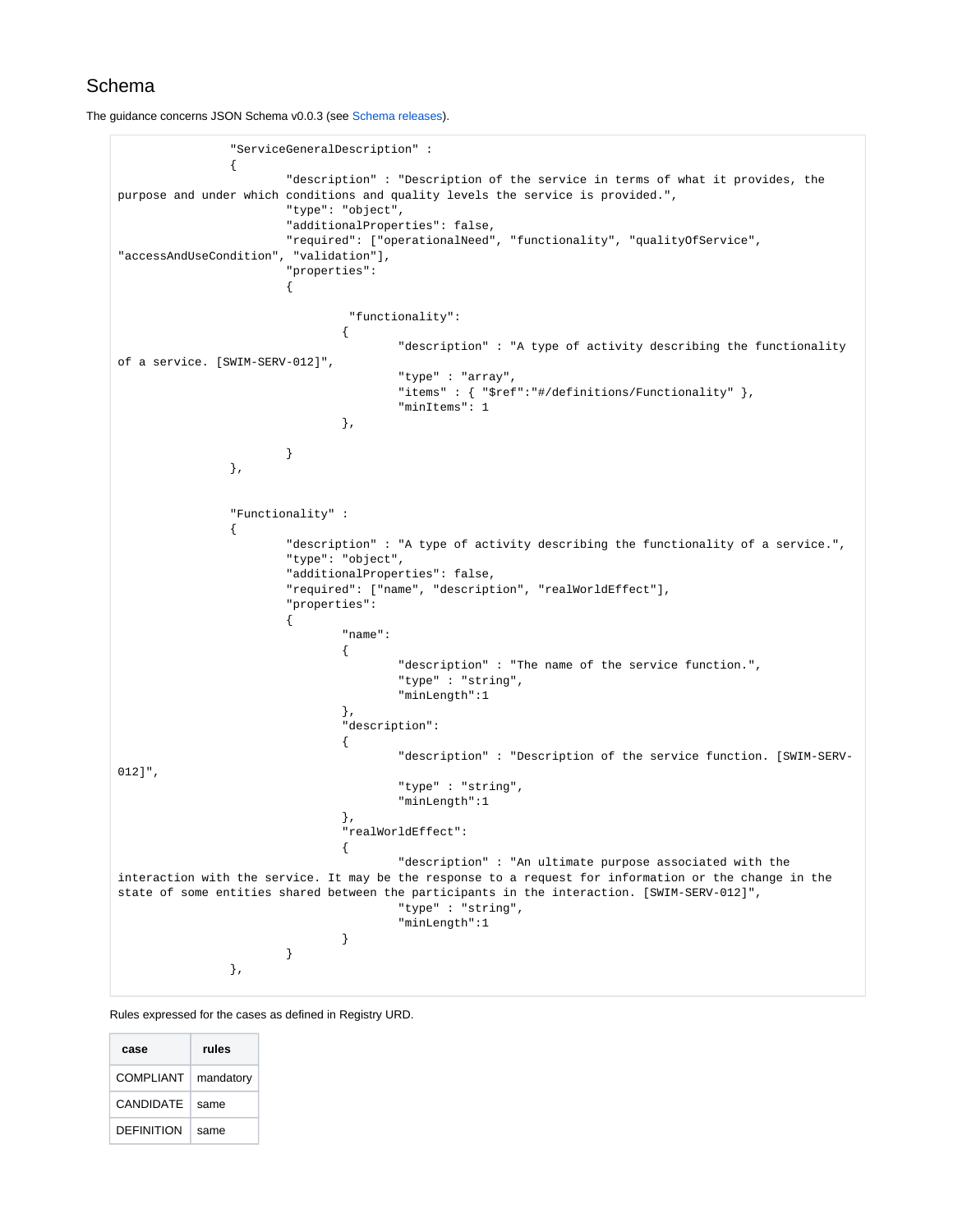#### Guidance

Express the functionality offered by the service as a **list** of service functions.

Within field functionality (itself within field serviceGeneralDescription) list **one or more** occurrences of type Functionality.

#### ⊕ **business view**

The functions provide business and operational experts with a business view of the interactions with the service, without having to look at the interface details.

The service operations provide with a technical view of the interactions (see [SWIM-SERV-021 Service operations\)](https://ext.eurocontrol.int/swim_confluence/display/SWIM/SWIM-SERV-021+Service+operations)

#### <span id="page-2-0"></span>**Functionality - Mandatory**

Note: A function is a type of activity describing the functionality of a service. Every function usually (but not always) can be mapped to service operations defined as a part of the service's interface; i.e., functions provide a "business view" and service operations provide a "technical view" of a particular service activity.

| attribute<br>name   | description                                                                                                                                                                                                                                           | type   | guidance                                                                                                                                                                                                                                                                                                                                                                                                       | rule                                  |
|---------------------|-------------------------------------------------------------------------------------------------------------------------------------------------------------------------------------------------------------------------------------------------------|--------|----------------------------------------------------------------------------------------------------------------------------------------------------------------------------------------------------------------------------------------------------------------------------------------------------------------------------------------------------------------------------------------------------------------|---------------------------------------|
| name                | The name of the service function.                                                                                                                                                                                                                     | string | Provide a short name for the service function                                                                                                                                                                                                                                                                                                                                                                  | Manda<br>tory                         |
| description         | Description of the service function.                                                                                                                                                                                                                  | string | Describe the service function.<br>Note: A function is a type of activity describing the functionality of a ser<br>vice. Every function usually (but not always) can be mapped to service<br>operations defined as a part of the service's interface; i.e., functions<br>provide a "business view" and service operations provide a "technical<br>view" of a particular service activity.                       | Manda<br>tory                         |
| realWorldEff<br>ect | An ultimate purpose associated with the interaction with<br>the service. It may be the response to a request for<br>information or the change in the state of some entities<br>shared between the participants in the interaction.<br>[SWIM-SERV-012] | string | Guidance: describe here the real-world-effect, if any.<br>May be left blank if not realWorldEffect outside the sharing of<br>information.<br>Note: A real world effect is an ultimate purpose associated with the inte<br>raction with the service. It may be the response to a request for informa<br>tion or the change in the state of some entities shared between the<br>participants in the interaction. | Manda<br>tory,<br>can<br>be<br>empty. |

#### <span id="page-2-1"></span>Example

```
 "serviceGeneralDescription": {
            "functionality": [
\{ "name": "Set TOBT",
                    "description": "Allow the service consumer to set (i.e. define or update) the TOBT value 
for a specific flight.",
                    "realWorldEffect": "The Target Off-Block Time (TOBT) value is defined"
                },
\{ "name": "Delete TOBT",
                    "description": "Allow the service consumer to delete the TOBT value for a specific 
flight.",
                    "realWorldEffect": "The Target Off-Block Time (TOBT) value is undefined"
 }
            ],
        },
```